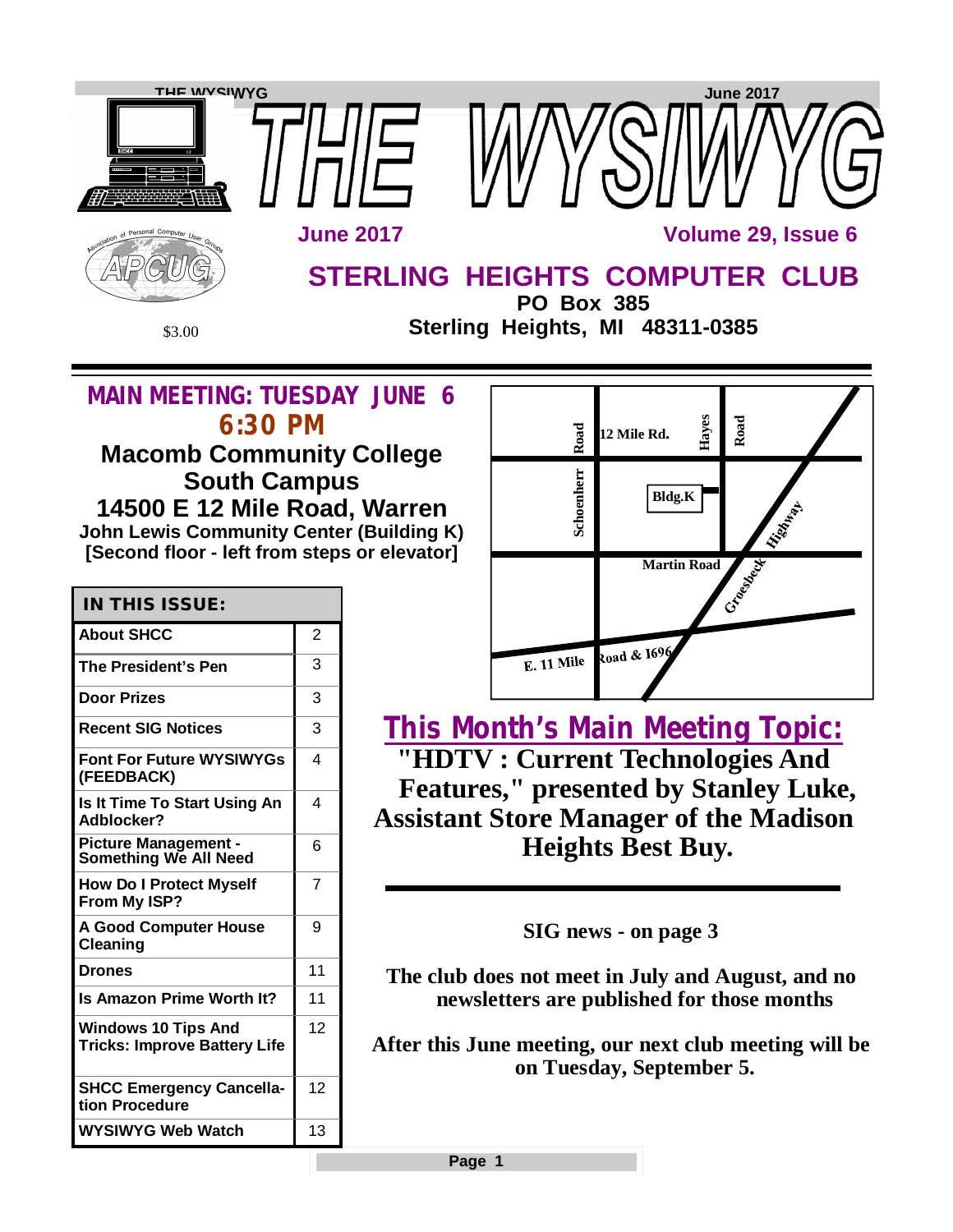**Guests and visitors are welcome. People can attend any SHCC meetings during two consecutive months before deciding to become a member or not. Meetings include the main meeting and SIG. July and August don't count since there is no main meeting. Membership includes admission to all SHCC functions and the newsletter. Membership is open to anyone. It is not limited to the residents of Sterling Heights.**

# **DUES: \$25/YEAR**

# **Resource People:**

Family Tree Firefox FoxPro General Computer Questions Hardware MS Publisher MS Word Spreadsheets

Rick Schummer Jack Vander-Schrier John Rady Rick Kucejko Rick Schummer Rick Schummer

Rick Schummer Don VanSyckel

# **SHCC Coordinators:**

| Hardware<br>MS Publisher<br>MS Word<br>Spreadsheets                                                                                                                                                                                                                   | John Rady<br>Rick Kucejko<br><b>Rick Schummer</b><br><b>Rick Schummer</b>                                       | 2017 SHCC Officers |
|-----------------------------------------------------------------------------------------------------------------------------------------------------------------------------------------------------------------------------------------------------------------------|-----------------------------------------------------------------------------------------------------------------|--------------------|
| <b>SHCC Coordinators:</b><br>Associate Editor<br>Door prizes<br>Greeter for visitors<br>Newsletter publisher Rick Kucejko<br>Program Coordinator Mike Bader<br>Publicity<br>Resource People<br>Welcome & check-in Jim Waldrop<br>desk<br>Web Site<br>Web Watch column | <b>Rick Schummer</b><br>Don VanSyckel<br>Jim Waldrop<br>Patrick Little<br>open<br>Don VanSyckel<br>Paul Baecker |                    |
|                                                                                                                                                                                                                                                                       | <b>Contact Information:</b>                                                                                     |                    |

# President: Mike Bader<br>asurer: Bernie DeFazio Secretary: Rick Kucejko Treasurer: Bernie DeFazio President: Don VanSyckel V. President: Mike Bader V. President<br>Treasurer: E Don VanSyckel<br>Rick Kucejko President: I<br>Secretary: I

### **CLUB ADDRESS:** PO Box 385, Sterling Heights, MI 48311-0385 **CLUB E-MAIL ADDRESS:** [Info@SterlingHeightsComputerClub.org](mailto:Info@SterlingHeightsComputerClub.org) **CLUB WEB PAGE:** <http://www.SterlingHeightsComputerClub.org>

# **Four Month Meeting Schedule:**

**JUNE 2017**

6 - SHCC - **"HDTV : Current Technologies And Features," presented by Stanley Luke, Assistant Store Manager of the Madison Heights Best Buy.** 7 - COMP meeting

11- SEMCO meeting

**SEPTEMBER 2017** 5 - SHCC - **Main Meeting** 6 - COMP meeting 10- SEMCO meeting

**MEET IN JULY AND AUGUST**

**THE CLUB DOES NOT** 

# **Other Computer Clubs:**

As a member of SHCC, you can attend meetings of other clubs where we have reciprocating membership agreements, at no charge.

### **Computer Club of Marysville and Port Huron (COMP)**

Time: 1st Wednesday, 7:00PM Place: Mackenzie Bldg, Room 201, St Clair Community College, Clara E McKenzie Library-Science Building, 323 Erie St. Port Huron, MI (810) 982-1187 Web Page:<http://www.bwcomp.org> Reciprocating: Yes

**South Eastern Michigan Computer Organization (SEMCO)** Time: 2nd Sunday at 1:30PM

Place: Altair, 1820 E Big Beaver Road, Troy, MI 48083 (248) 840-2400 Web page: <http://www.semco.org> Reciprocating: Yes

**Royal Oak Computer Club** Time: Every Wednesday at 12:30 Place: Mahany/Meineger Senior Community Center 3500 Marais Ave. Royal Oak, MI 48073 248-246-3900

Reciprocating: No

Newsletter submissions are due 10 days before the club meeting, but the earlier the better. They should be sent to :

 WYSIWYG Publisher 5069 Fedora, Troy, MI 48098

OR at the e-mail addresses: [newsleter@SterlingHeightsComputerClub.org](mailto:newsleter@SterlingHeightsComputerClub.org)

Unless stated otherwise, all materials contained in this newsletter are copyrighted by the Sterling Heights Computer Club. License is hereby granted to other clubs (non-profit) to reprint with credit.  $\odot$ 

| Paul Baecker           | 58 |
|------------------------|----|
| Mike Bader             | 58 |
| Bernie DeFazio         | 58 |
| Rick Kucejko           | 24 |
| Patrick Little         | 58 |
| <b>Rick Schummer</b>   | 58 |
| Don VanSyckel          | 58 |
| Jack Vander-Schrier    | 58 |
| (Call Jack after noon) |    |

586-286-2314 586-447-6683 586-864-6558 248-879-6180 [rick@kucejko.com](mailto:rick@kucejko.com) 586-264-1497 [pblittle@wideopenwest.com](mailto:pblittle@wideopenwest.com) 586-254-2530 [rick@rickschummer.com](mailto:rick@rickschummer.com) 586-731-9232 [don@vansyckel.net](mailto:don@vansyckel.net) 586-739-5952 [jvanders@comcast.net](mailto:jvanders@comcast.net) webwatch@sterling heightscomputerclub.org [mdbader@flash.net](mailto:mdbader@flash.net) [berniede1@wowway.com](mailto:berniede1@wowway.com)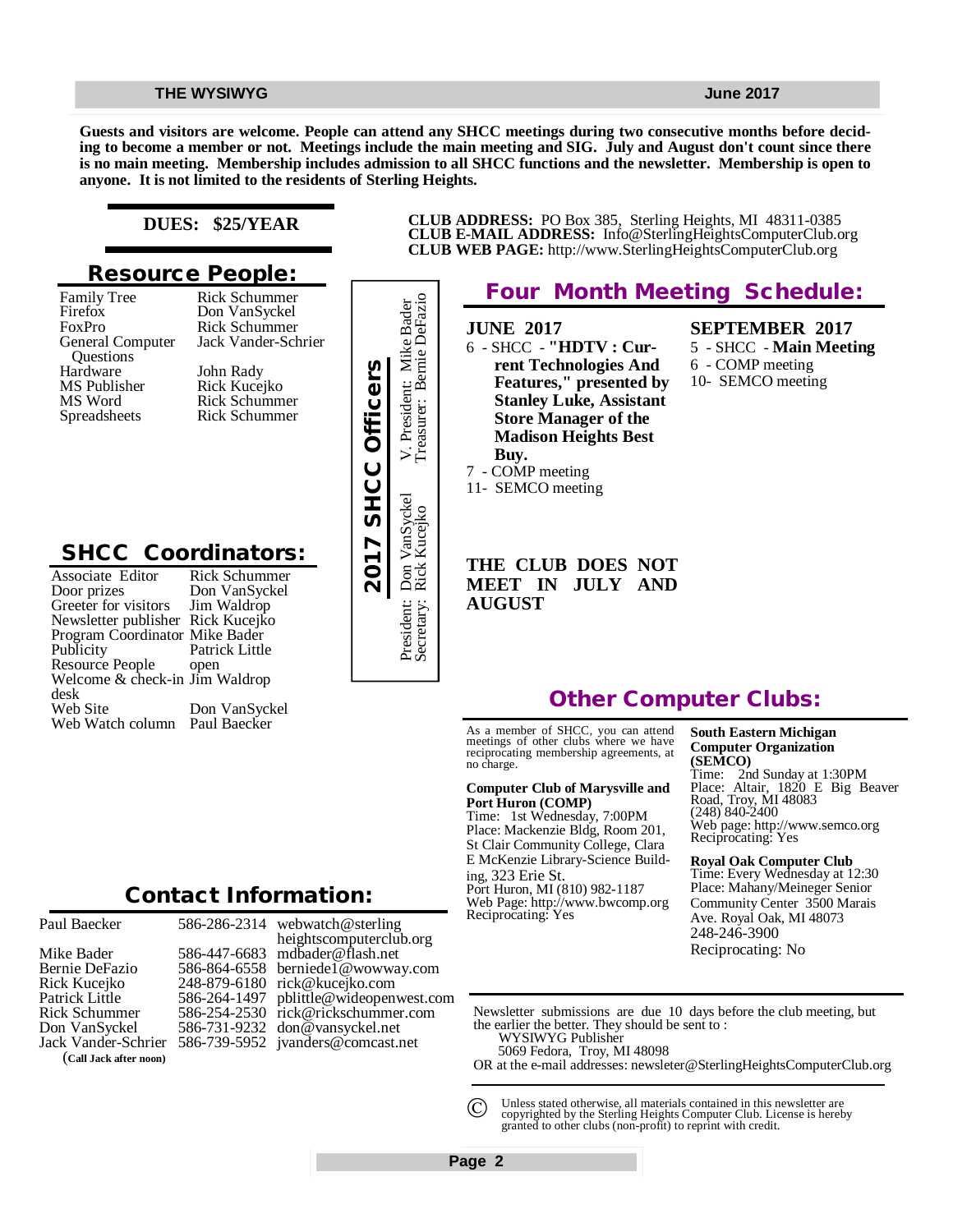# **The President's Pen**

 *by Don VanSyckel*

Thile not computers and not exactly monitors, TVs have gone a little crazy. Flat screens, LED and plasma, High Definition (HD), curved screens, Ultra High Definition (UHD), and now High Dynamic Range (HDR). Then add to this quickly changing technical specifications. Every manufacturer lists there products specifications slightly differently, making comparison tedious.

TVs are doing what I've seen computers do and certain other electronics as well. You see a product you decide you want to get but it's ridiculously expensive so you bide your time waiting for the price to fall to a reasonable amount. But when the price finally gets to your price range, the new round of the product has been released and now you want that, so you start the wait for the price to drop all over again.

The prices of HD TVs have fallen to a reasonably range, but why get HD when UHD is just that much better. I had almost made up my mind to get UHD and HDR became available. What is HDR and why is it better?

The TV industry uses a unit of measure called a "nit" when evaluating TV dis-<br>plays. A nit is approximately the A nit is approximately the amount of light from one candle. Contrast is the ratio of nits at peak brightness to the nits of black level. HDR TVs are not as bright as standard HD and UHD TVs, but the nits for the black level are so much lower, the contrast ratio is better, bigger, giving you a better more true-to-life picture. HDR TVs can also produce more colors, enabling the picture to have better color accuracy.



UHD, or HDR. Obviously because of length of time available, HD has the most available and HDR has the least available. This means that if you spring for an HDR TV and watch HD content you're getting roughly what you would see on an HD TV viewing the same content. Over time more content will be available for HDR and less for HD and UHD.

The above is a general overview. Many manufacturers use their own "words" to label the technology of their TVs and their specifications. It seems the only standard is that everyone uses different terms. If shopping for a new TV, consider viewing every candidate with the same content to make it a closer comparison.

The last thought is where does it end? The human eye can only "see" so much. At what point does a better picture not really appear any better to the eye? Sort of like DVDs versus Blu-Ray. Many people thought Blu-Ray would kill DVDs. It didn't happen. The "better" Blu-Ray technology didn't wipe out the "good enough" DVD technology. In fact, there appears to be more DVDs for sale than Blu-Ray disks at the stores I frequent. So bring your questions to the June meeting; Mr. Stanley Luke of Best Buy Madison Heights will be presenting "HDTV, Current Technologies And Features". Best Buy has TVs in all categories and Mr. Luke's incite should be very interesting.

伯 伯 伯 伯

# **SIG NOTICES**

**Only one club member responded to the request for feedback from those club members interested in having a Novice SIG. Thus, there doesn't appear to be enough interest to start that SIG at this time.**

**For now, nobody has come forward to take over the PC SIG that was hosted by Jack Vander-Schrier in recent years. Thus, there are no current plans to restart that SIG in the fall. If someone comes forward to run the SIG, this can change.**

# **Last Month's Meeting**

Last month SHCC member Jack Vander-Schrier presented "Genealogy: findagrave.com and Family Tree Maker". If you have any interest in genealogy, this was one presentation you needed.

# **Member Classified Ads**

**N**one this month. Please send<br>
any classifieds to the<br>
wYSIWYG Publisher at his<br>
e-mail address posted on page 2 of the Tone this month. Please send<br>any classifieds to the classifieds WYSIWYG Publisher at his newsletter.

一个 一个 一个

**If your e-mail or mail address changes, please e-mail: secretary@SterlingHeights ComputerClub.org**

# **Door Prizes**

**D** oor prize drawings are held at regular club meetings. The winner's circle for May included:

**Louise Manning** won a screwdriver set

**James Waldrop** won a flashlight

**Tom Miller** won a flashlight

**Evelyn Chereson** won a brush set

**Bill Appleberry** won a 32 GB flash drive

**Mike Bader** won a power strip

**Ed Zaremba** won a cat 6 10-foot cable

**Martee Held** won a tape measure

平 平 平 平 平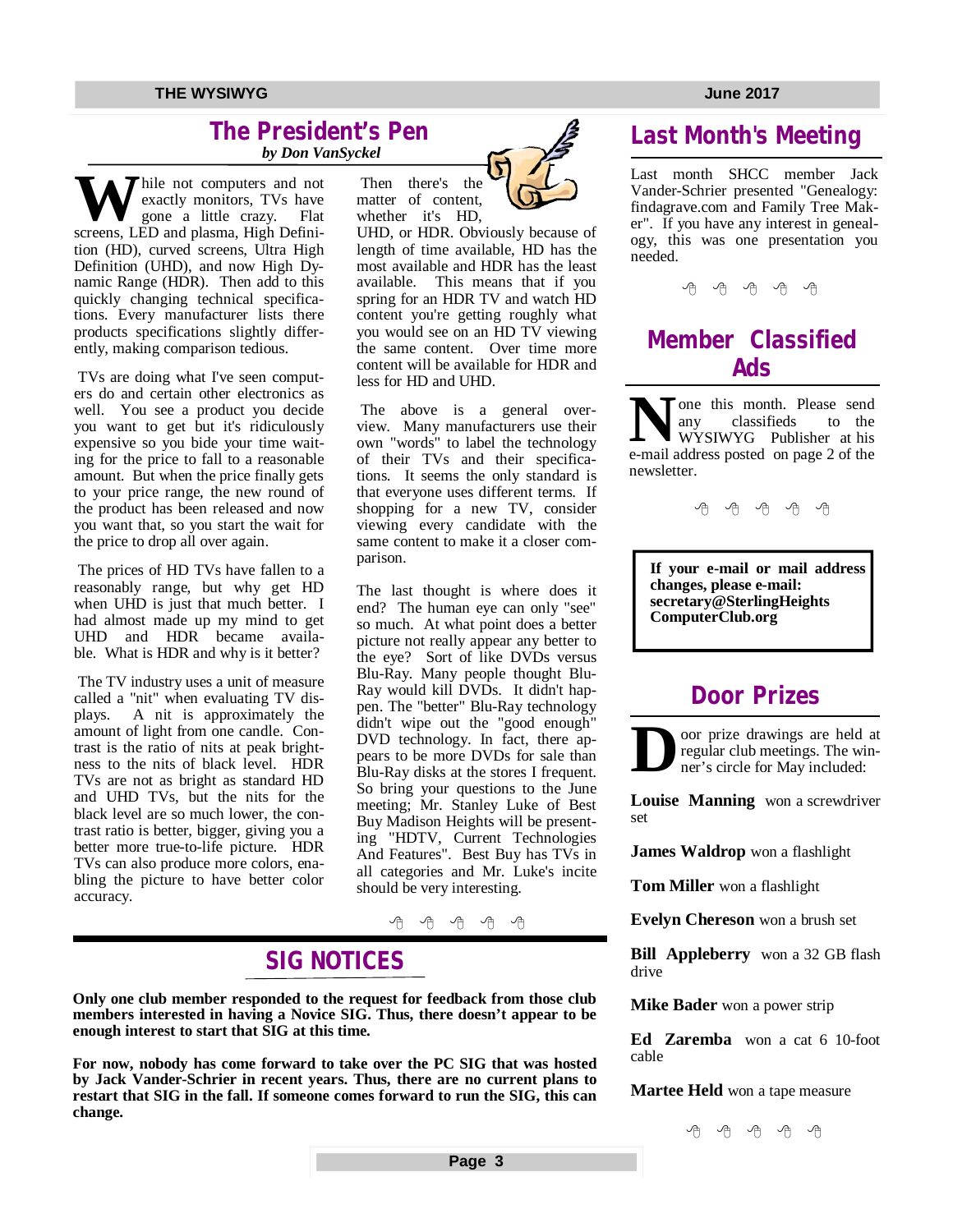# **Font For Future WYSIWYGs** *(FEEDBACK)*

Some members responded about the font that they thought was easier to read for the WISYWYG, from the 2 shown below. One member said that it depended if the WYSIWYG was being read on a computer screen or a printed copy. It is correct that this should, and does make a difference.

From the votes received, FONT 2 got the most votes, apparently because most of the members now get the newsletter in digital format and read it on their computer screen. So, starting in September, future versions of the WYSIWYG will be done using FONT 2 below.

To see if this will have any affect on you, the 2 fonts in question are shown again below. Look at each of these as you would normally view the WYSIWYG. Look at each of these as you would normally view the WYSIWYG, either on the computer screen, or printed. **- WYSIWYG EDITOR**

# **Presenters Wanted**

# **FONT 1**

T he officers invite any member to make a presentation at the main meeting.

If there is some software you have been using and think others may be interested as well, or there is a computer topic you would like to present to other members, please call or e-mail Don VanSyckel. Making presentations is not that difficult. The hour goes by before you know it and there is always enough material to cover in a software package so that the hour is easy to fill.

If there is a topic you are interested in or something you would like demonstrated, please see any of the officers. They are always interested in what the members would like to see.

一个 一个

# **Presenters Wanted**

# **FONT 2**

T he officers invite any member to make a presentation at the main meeting.

If there is some software you have been using and think others may be interested as well, or there is a computer topic you would like to present to other members, please call or e-mail Don VanSyckel. Making presentations is not that difficult. The hour goes by before you know it and there is always enough material to cover in a software package so that the hour is easy to fill.

If there is a topic you are interested in or something you would like demonstrated, please see any of the officers. They are always interested in what the members would like to see.

一个 一个

# **Is It Time To Start Using An Adblocker?** *From the Ask Leo Newsletter <https://askleo.com>*

**A** dvertising on the Internet is<br>broken. The result is that it<br>adblockers, and supporting your favordvertising on the Internet is broken. The result is that it might be time to think about ite websites in other ways.

One of the positions I've held for as long as *Ask Leo!* has been around is that adblockers are fundamentally wrong. They prevent sites that depend on advertising from making the revenue they need to survive.

Let's be clear about one thing up front: this isn't about greed. This is about survival. Many useful websites exist solely because of the advertising revenue they're able to generate. If that goes away, the sites go away. Rarely does advertising on small- and medium-sized sites cover more than the basic costs.

If you consider viewing advertisements the "cost" of consuming the content you want for free, then blocking those ads can rightfully be considered theft. You're using the content without paying the price.

That's been my position for years.

But, at the risk of being hypocritical, I'm starting to change my mind. And the advertisers have no one to blame but themselves.

### **Success is their downfall**

My position to date has been that if you don't like the advertisements on a site, then don't visit that site. "Vote with your feet." Go to another site that has less annoying ads, or pay for a site that has as an option to remove ads.

There are sites with useful information that I don't visit, reference, or point people to, simply because the advertising on those sites is so bad.

However, voting with your feet doesn't solve the underlying problem. Because ads are so ubiquitous, so many web sites use the same ad networks, and so many ad networks use the same techniques, it's become nearly impossible to find alternative sites that actually meet the criteria of less-annoying ads.

You can run, but you can't hide.

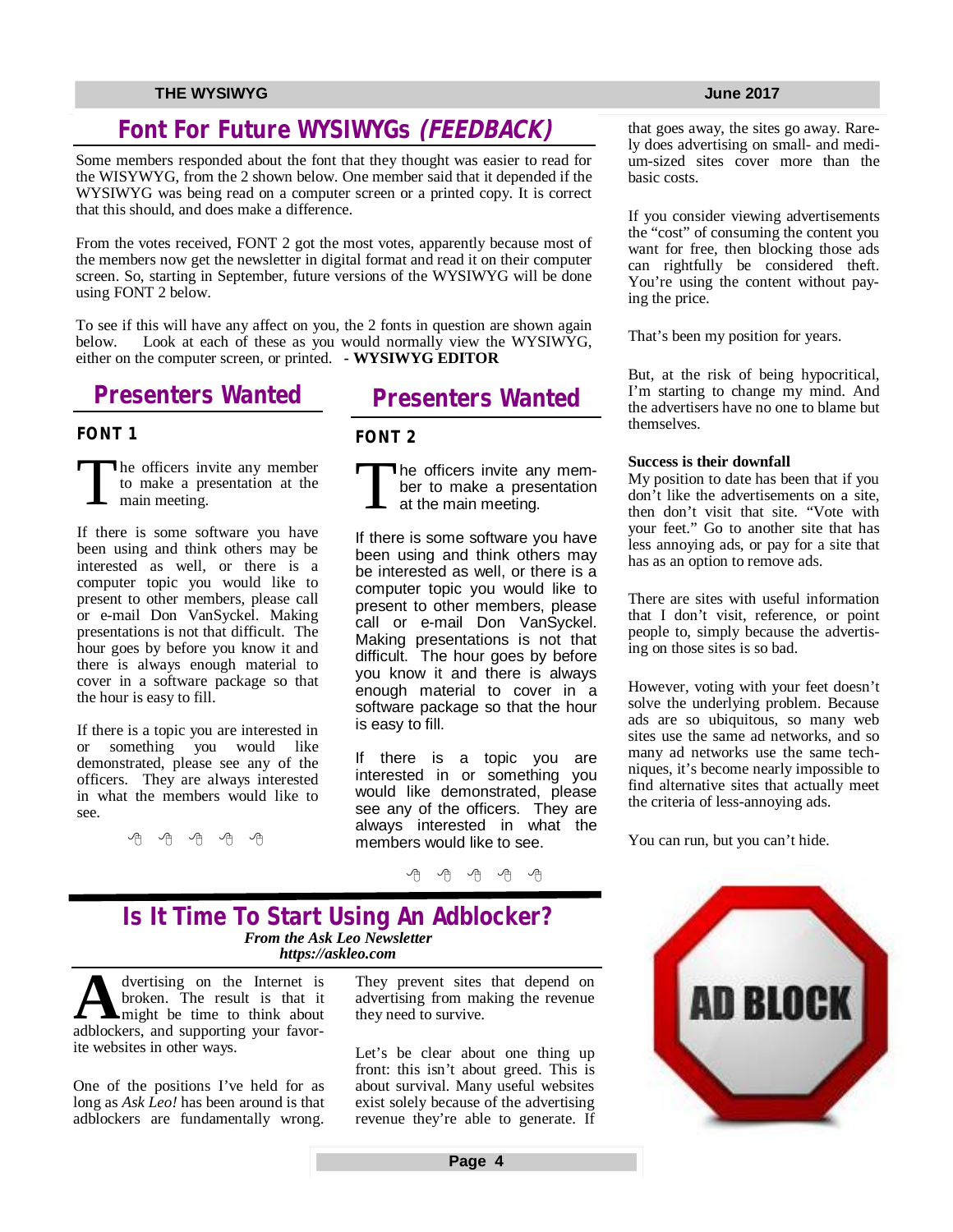### **Manipulation is their downfall**

For many years, one of the techniques used by advertisers in the tech space was to make their ads look like download buttons. Visit a site to get the latest download of your favorite imageburning software, and you'll see half a dozen nearly indistinguishable DOWNLOAD buttons, only one of which is the "real" download button you want. The rest? Ads.

My sense is that this has improved somewhat, but the problem remains: ads don't always look like ads. They try to manipulate visitors into thinking the ad is part of the content. This is why it's important to learn to recognize ads.

Manipulation also appears in another guise called "sponsored content". This is content someone *pays* to place on a web site. Sometimes it's obvious, but often it's indistinguishable from the site's own content. What you think is a legitimate recommendation or evaluation of a product may really be an article written by that product's creator. In other words, it might be an ad.

# **Tracking is their downfall**

As long-time readers know, I'm not terribly concerned about the tracking that results in ads "following me" around the i\Internet. But I know they concern some. To many, it feels like an invasion of privacy, and to others, it just feels creepy.

The problem, of course, is that the technique works. Ads that follow people are effective. And because they're effective, more and more advertisers and advertising networks use the technique to sell more of whatever it is they're selling. As more and more advertisers use it, more and more ads start "following" you. Even though it really is benign, the result is that the internet feels creepier and creepier.

As an advertising-supported site, it also means I have even less control over what ads appear here. The ads that "follow" you might have nothing to do with technology, or anything I've ever even heard of. You may see ads here for all manner of things, for good or bad.

### **Malware is their downfall**

Honestly, the final straw breaking my adblocking back is malware. It doesn't happen often, but we've definitely heard of situations where an ad isn't an ad at all, but rather a conduit for installing malware on your machine.

This can happen for either of two reasons:

- An advertising network, or the software it uses to display ads on your machine, gets hacked into displaying malicious ads.
- An advertising network has insufficient safeguards in place, and advertisers are unintentionally allowed to display ads that are malicious.

The reason this concerns me is not because it's common — it's not but that it's almost completely out of your control.

I've long taught that you can't get into trouble if you only visit reputable sites. But now, if that site happens to use an ad network that's somehow compromised, that's simply not true. And there's no way to know beforehand.

### **My** *Ask Leo!* **compromise**

As a website owner, I know adblockers are inevitable, and in the face of malware, they're more and more difficult to argue against.

If you visit *Ask Leo!* with an adblocker turned on, in place of the ads I normally use to pay for the site from Google's Adsense program, you'll see a static image asking you to consider becoming a patron to help support the site.

I know other sites – particularly news sites – get more aggressive, often showing a pop-up to visitors using an adblocker. I've seen a handful go so far as to actually block access completely if you're using an adblocker.

How do I know this?

Because for the last few months I've been test-driving an adblocker.

### **What adblocker to use?**

I really, really, wanted to be able to use Privacy Badger from the Electronic Frontier Foundation. As its name implies, it's focused not on ad blocking, but on maintaining your privacy. Its approach is heuristic, meaning it looks for website behavior that looks like tracking and blocks it. As it turns out, there's a high degree of overlap between advertising and tracking techniques, so it functions as a relatively effective ad blocker as well.

Sadly, it's pretty close to an everythingblocker or everything-breaker. The problem is that Privacy Badger is quite aggressive, and many techniques used to detect tracking are valid for other purposes as well. For example, a technique I use here on *Ask Leo! —* to speed up the site by using a content delivery network — is detected as tracking by Privacy Badger. As a result, visiting *Ask Leo!* would result in a jumbled mess on your screen.

Yes, you can whitelist things, but so many sites break, and it's such a frustrating exercise to try and figure out what to whitelist (would you know to whitelist med.askleomedia.com and img.askleomedia.com to get *Ask Leo!* to work?), Privacy Badger is simply a non -starter for the average computer user.

Give it a try if you like, but expect lots of things to break.

What I've settled on is uBlock Origin (not to be confused with uBlock). Technically, it's not "just" an adblocker; in their words, it's "… a wide-spectrum blocker … default behavior of uBlock Origin when newly installed is to block ads, trackers and malware sites". It's a browser add-on that runs quietly in the background as web pages are displayed. It's lightweight, has a good reputation, and doesn't break too much.

Unfortunately, it does break some things. But the mechanism to whitelist, or temporarily whitelist, a site in order to make it work is simple and effective.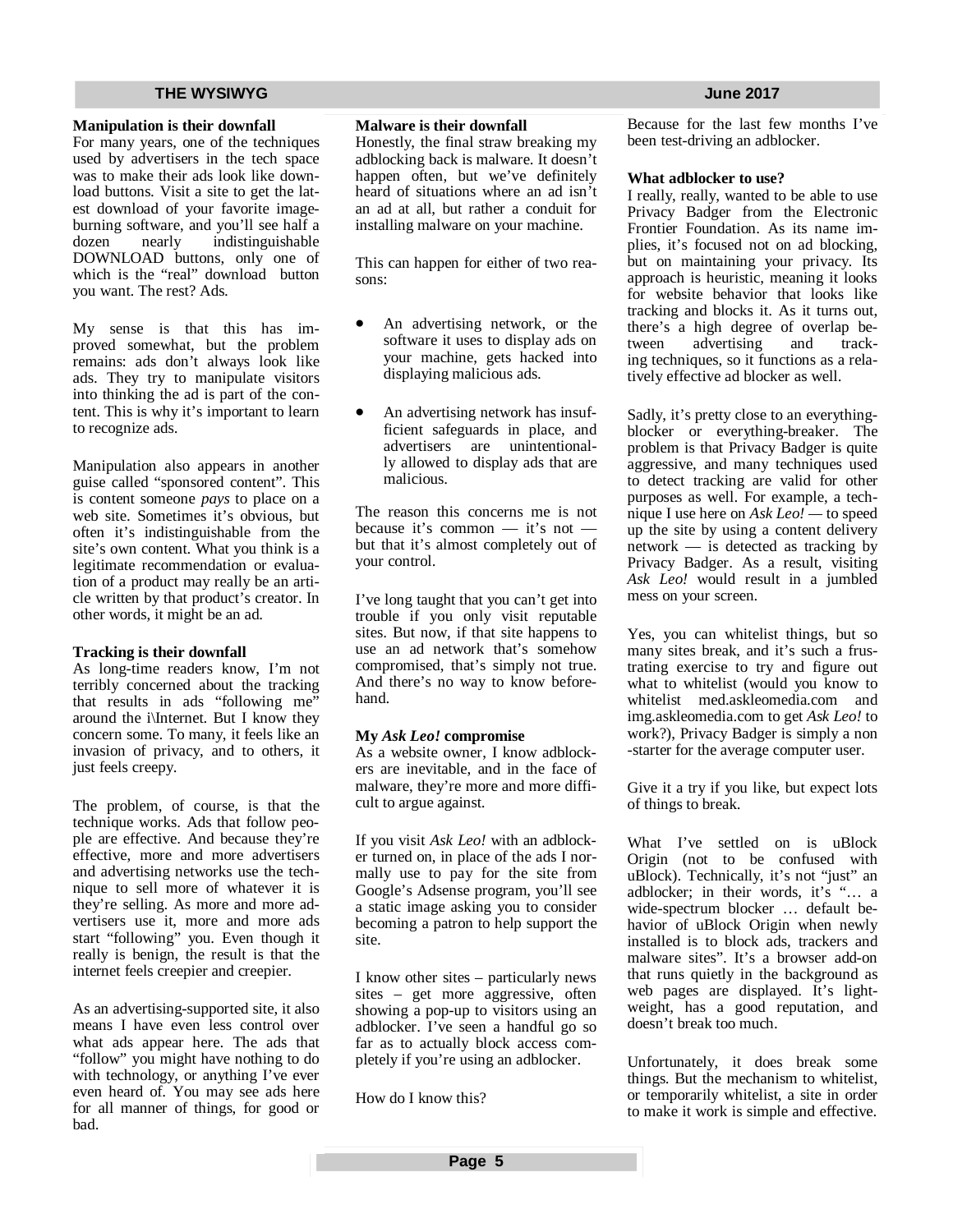(Click the uBlock Origin icon in the browser, and then click an "off" icon.) And it's quite configurable.

More to the point, after running it for a couple of months (in Google Chrome, but there are versions for FireFox as well) my browsing experience was not seriously impacted, except for the occasional "we see you're using an adblocker" message. Rarely did I need to whitelist a site I was visiting, and that was easy and quick.

### **Where do we go from here?**

Internet advertising is broken.

Between sites plastered with ads, the perception of privacy issues, misleading and manipulative advertisements, and the risk — however small — of malware, it's hard to say anything else.

Advertising has also enabled the varied and rich experience that is the Internet today. Without ads, a significant number of the sites you rely on daily — perhaps even most of them — simply wouldn't exist.

As a website owner, I have to be pragmatic to keep my site and service afloat. Ads allowed *Ask Leo!* to come into being, and ads in some form will certainly be here as long as I can envision. At the same time, I'm not taking any draconian actions against those who choose to use adblockers — I get it, I really do. In my case, I simply explore other ways to pay the bills, be it books, services, or direct patronage.

As an Internet user, I've become much less averse to financially supporting the sites and services I use that give me value. Be it subscriptions, purchases, or patronage, I believe it's important to put my money where my mouth is. If advertising is broken and it is — then these same sites and services are almost certainly dealing with the same kinds of issues I am.

I know how the sausage is made, and it takes money to turn the crank.

*This article is republished, with permission, from the Ask Leo! Newsletter.* 

A A A A A

# **Picture Management - Something We All Need** *by Phil Sorrentino, The Computer Club, Florida*

*<http://scccomputerclub.org>/ Philsorr.wordpress.com [philsorr@yahoo.com](mailto:philsorr@yahoo.com)*

**W** ith the advent of the smartphone, a camera is al-<br>ways only an arm's length<br>away because your smartphone is probsmartphone, a camera is alaway, because your smartphone is probably in your pocket or your handbag. And having the camera so available means we take, and hence have, many more pictures (and maybe even videos). With this increased number of pictures comes the problem of organizing or managing them so we can access them when they are needed. The picture may not seem so valuable if you can't find it when you want to show it to someone.

I think it was very innovative and forward thinking of Steve Jobs at Apple to include a camera in the original iPhone. Today, the camera is probably the second most important reason why you have a smartphone (the first being the fact that the smartphone can make phone calls).

The cameras, built into smartphones, have really improved in the short time that smartphones have been in use. Originally the cameras might have only been a mega pixel or so in picture size (the original iPhone had a 2-mega pixel camera); now the cameras have as many pixels as some professional cameras (the iPhone 7 has a 12-mega pixel camera). And, though the quality of the pictures from the earlier smartphones may have been only acceptable, the quality of the pictures from many of today's cameras is only surpassed by pictures from very expensive professional cameras.

So, with all these pictures, we naturally look for help to organize them, and fortunately help comes in the form of digital picture management software. Photoshop Elements is a possible solution with a price tag of around \$80.

Picasa has been a very popular, free, picture editor and management software application. Unfortunately, Picasa, which was available from Google since July 2004, was discontinued February 2016. Google is recommending its cloud-based "Google Photos" be used in place of Picasa.

"Google Photos" is not the same as "Photos" that you will find on a Windows 10 computer in the "All Apps" list. The Windows 10 Photos App is a photo viewer that provides minimal picture management. Google Photos is a cloud-based App that encourages you to upload your pictures from all of your devices to the cloud, where the photos are stored and managed. Then, using the Google Photos App, you can view all of your photos from any device with an Internet connection.

Google gives you 15GB of storage space (you can purchase more if needed), and then (with a setting) gives you a choice of "High Quality (free unlimited storage)", or "Original quality (full resolution that counts against your 15GB quota)". The "High Quality" selection produces "Great visual quality at reduced file size", as stated on the website. (This 15GB of storage appears to be separate from your "Google Drive", if you have one, because there is a setting to "Show Google Drive photos and videos in your Photos library".)

The photos.google.com website states "the photos are automatically organized and searchable", and "the photos can be organized by people, places, or things". The website tutorial also indicates that you can "Easily edit and share" your photos. So, it seems like once your photos are uploaded to the cloud, they can be organized by your needs, and any photo can easily be accessed.

Another free photo management application is Photo Gallery, which was available from Microsoft but unfortunately had its support ended January 10, 2017. If you have a copy of Photo Gallery you will see that it can organize your pictures, but it also has a few neat features.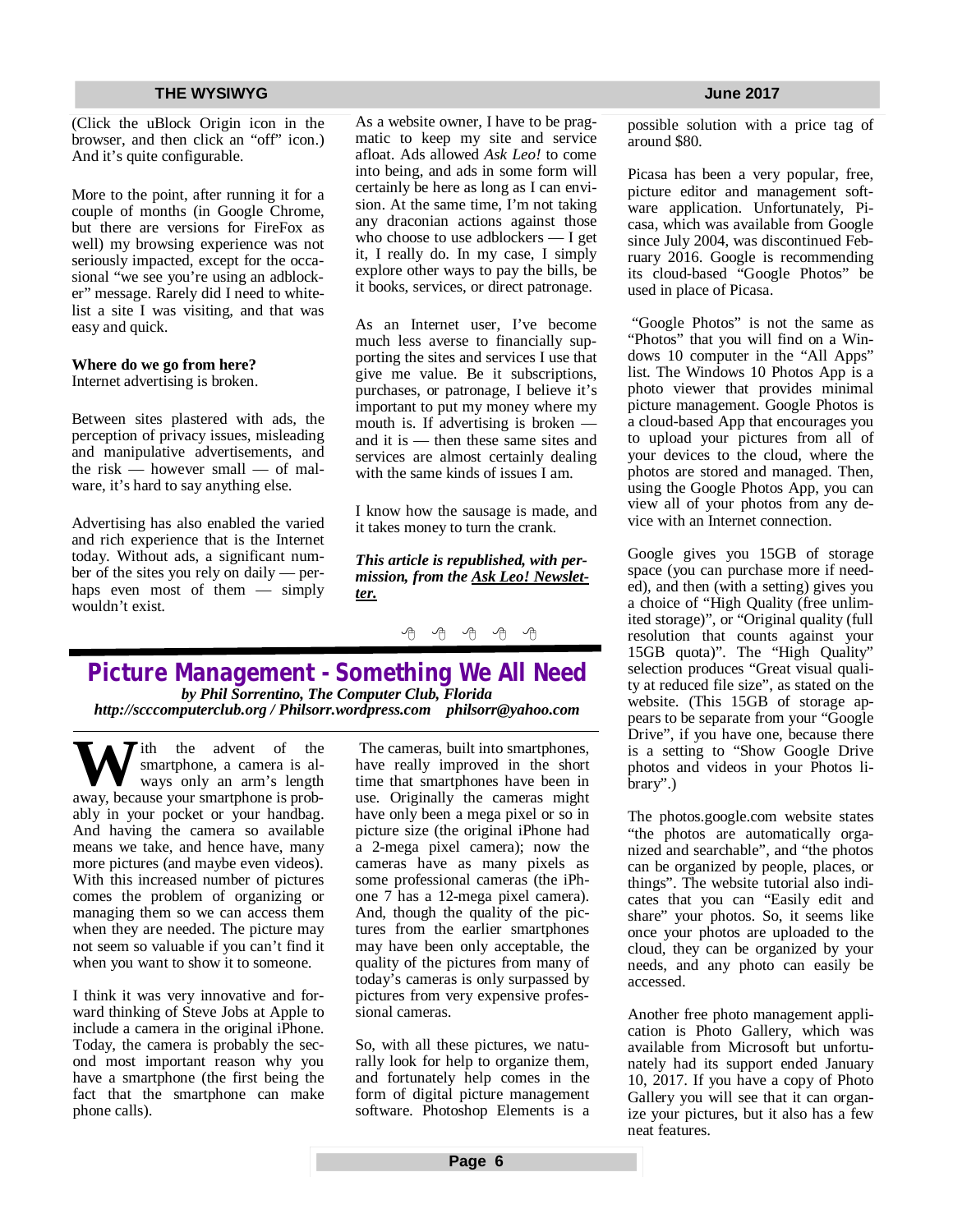One of these features is "Panorama". Photo Gallery allows you to create panoramas from (overlapping) pictures that were sequentially taken of a wide scene. The picture interfaces are stitched together, resulting in a wide panorama of the original scene. If the lighting was consistent and the overlap was easy for the software to find the edges, with a little cropping the results were quite good. Panorama stitching is not that unusual a feature, but Photo Gallery also has a feature called "Photo Fuse". This feature allows you to correct many unwanted things in a picture. To use this, you have to take multiple pictures of a scene that has some unwanted movements, like people moving in the background, or children turning their heads at inconvenient times.

Once you have a number of images (maybe 5 or 6) of basically the same scene, you're ready to use Photo Fuse. Photo Fuse lets you choose which picture will be used for a given selectable rectangular area. If there is a person in the background in picture 1 but not in picture 4, then you can use picture 4 for the rectangle that shows the unwanted person. Similarly, you can customize many rectangles with sections from other pictures. When you are finished, all the unwanted people or unwanted movements may be eliminated. This type of feature is typically only found in some very expensive software packages. It reminds me of "Layers" in Photoshop Elements, but "Photo Fuse" is not nearly as powerful. Photo Gallery may still be available from the Microsoft Download site, but without support from Microsoft it may not be something you want to be dependent on. But if you have a copy, Photo Gallery certainly has a lot of really great features, and is fairly easy to use.

There still are a few free Photo Editing and Management applications available. A quick check finds Zoner Photo Studio Free, StudioLine Photo Basic Free 3, Jet Photo Studio 5, XNView MP, Faststone Image Viewer, and DigiKam, but I haven't tried any of them yet. A quick look at the features makes me wonder if there will be a replacement for Photo Gallery. If you are willing to spend a few dollars, there are a few possibilities that may be a good replacement. Photoshop Elements, Magix Photo Manager, and Acdsee come to mind.

Keep in mind that Picture Management software typically does not rearrange or move your picture files or folders. Picture Management software just acts as a lens viewing all the pictures in the picture folders that you let it use, usually with an "Include folders" setting. So, in my opinion, the only way to really manage your photos is to create a hierarchical arrangement of folders using File Explorer and then manage that set of folders

yourself, again using File Explorer. And then let your Photo Management software use all of those folders. Depending on the size of your picture collection, this may take a big effort and a firm commitment to create, organize and maintain the folders. But whatever method or software you decide on, do it quickly, because your picture collection is probably increasing, even as we speak.

*This article has been obtained from APCUG with the author's permission for publication by APCUG member groups.*

一个 一个

# **How Do I Protect Myself From My ISP?**

*From the Ask Leo Newsletter <https://askleo.com>*

There's a lot of misinformation, and even paranoia, relating to keystroke logging and privacy.<br>Much of it, however, is based on here's a lot of misinformation, and even paranoia, relating to keystroke logging and privacy. small kernels of truth.

*This is a multi-part question and pertains to computer forensics. Specifically, locating those mysterious, deeply hidden files that (supposedly) contain your computer's entire history – every keystroke ever made. Accessing those files. Viewing the contents. Deleting the contents. Understanding how a utility like DBAN can "find" and nuke them, but I as the computer owner can't. And finally, if every keystroke really has been recorded to some hidden file, how come it doesn't wipe out available space on my hard drive?* 

This is a relatively persistent family of questions that comes around from time to time, particularly in times of concern about individual privacy.

There are several misconceptions in the question.

Further, those misconceptions are based on kernels of truth, which means I can't just say "that's wrong"; instead, it's more a case of "it's not like that — it's like this".

Let's see if I can clear up the confusion. To do so, we'll need to talk about keystrokes, loggers, hidden files, erasing files, and *really* erasing files.

### **Recording keystrokes**

There is no hidden file containing every keystroke you've ever typed on your computer.

Pragmatically, if every keystroke *were* being recorded somehow, there's no way, after all this time, it would still be some kind of secret. We'd be hearing about a lot more successful prosecution of cyber criminals, along with a plethora of lawsuits regarding various privacy concerns.

So, no, there is no hidden permanent record of *every keystroke* recorded by the operating system, drivers, or other official software.

However, there are kernels of truth.

As I write this, every keystroke is being recorded to create this article. That's what we would expect. The documents you create, the emails you send, are all a type of record of your keystrokes.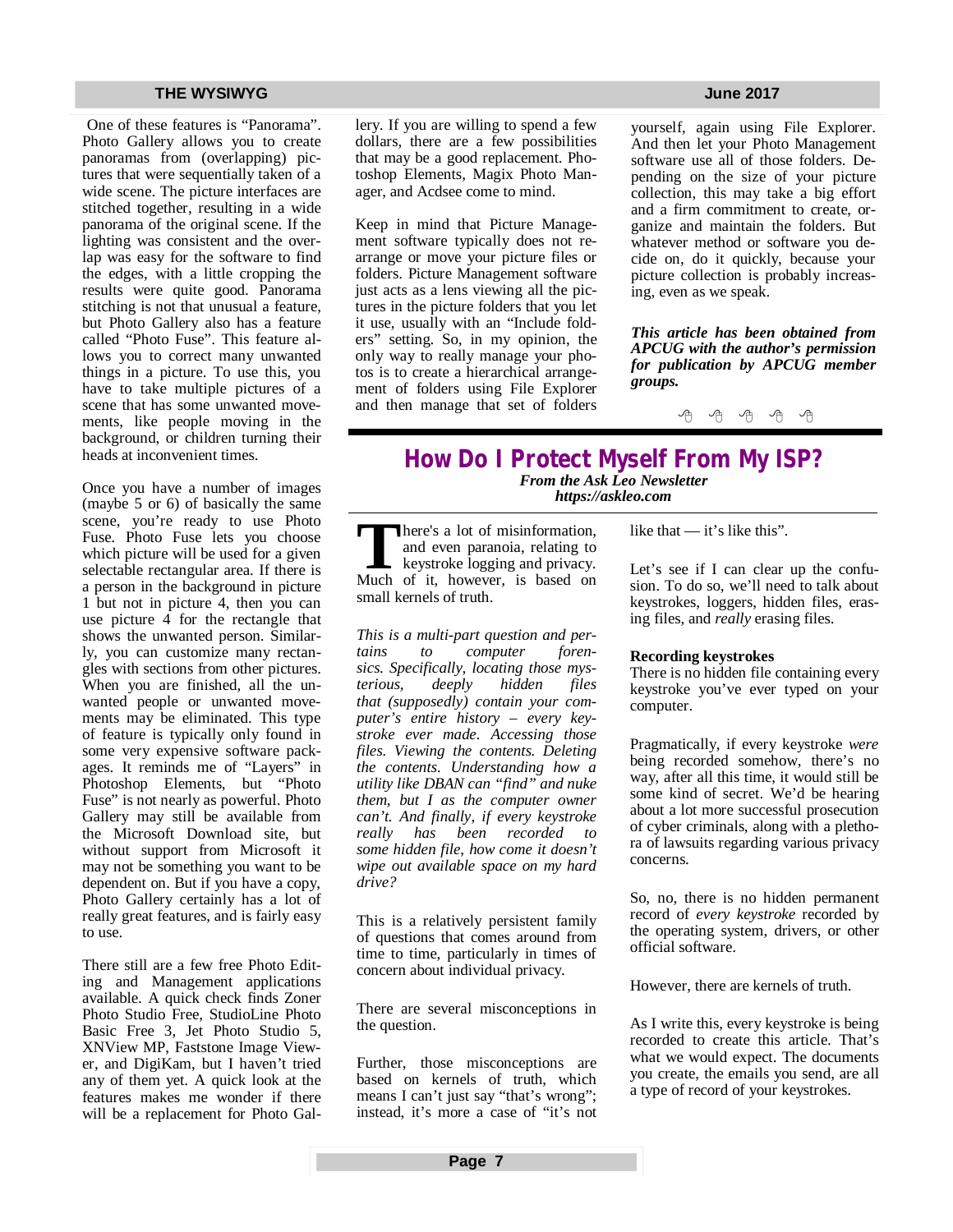- Every keystroke is temporarily recorded in keyboard buffers. These allow you to "type ahead" while your computer is doing something else. Once the computer's ready again, everything you typed suddenly appears. Those buffers range anywhere from a few bytes to several thousand, and as they fill up, older keystrokes are removed to make room. Normally they're in memory only; turn your computer off, and they're gone. There may also be one in your actual keyboard, but again, turn the power off, and it's gone too.
- Keyboard buffers may be written to disk-swap files as the operating system manages memory between all the running programs. If you turn off your computer, the swap file remains, and could be recovered and examined for examined "interesting" contents. It's easy to get the swap file, but *extremely* difficult to make sense of its contents. There's also no predicting what the swap file will contain, or for how long.

It's also worth remembering that all bets are off if you have malware installed.

### **Keystroke loggers**

Keystroke loggers, or "keyloggers", are a form of malware that hackers use to gain access to your various usernames and passwords. A keystroke logger is malicious software that, as its name implies, records every keystroke and sends it off to the hacker over the Internet. Once it's been sent, of course, there's nothing you can do.

I often hear from people who wonder if one technique or another will somehow "bypass" keyloggers, allowing them to log in safely without the keylogger logging anything. The answer is no. There are two important points to realize about keyloggers:

- A keylogger is "just" malware that happens to log keystrokes.
- As malware, a keylogger can also

do anything else it wants — including logging whatever fancy trick you use to try to bypass it.

From my perspective, malware, including keystroke loggers, is the only practical reason for concern when it comes to keeping any record of your keystrokes.

The good news is that since keyloggers are "just" malware, then the techniques you already have in place to avoid malware will keep you safe.

### **Hidden files**

The amount of data that would be collected by recording every keystroke is no longer a reason it couldn't be done.

ating system itself often uses this attribute to hide some of its own files from casual observers. The system swap file, typically in the root of the C: drive, is a common example. These are easy to find, since both Windows File Explorer and the Command Prompt "DIR" command can be instructed to display files that have this "hidden" attribute.

 There are often "hidden" partitions on the hard drive. Many computer manufacturers, as well as recent versions of Windows, now use them to store their recovery data. These are easy to see with Window's built-in disk management tool or any partition



Let's say you're a prolific typist, and you type 100,000 keystrokes a day (that's over three keystrokes every second for a solid eight-hour work day). In a year, that adds up to 36 megabytes of data. Keep your computer for 10 years, and that's 360 megabytes. On today's hard disks, that's next to nothing. You'd probably never notice it.

So are all your keystrokes being written to some hidden file? No.

But there is a kernel of truth here: there are hidden files on your machine.

 There are files marked with the "hidden" file attribute. The opermanagement software.

There's an obscure form of hidden data possible in files stored on a disk that's formatted using the NTFS file system. NTFS supports something called "alternate data streams". Not many people know about this feature, and it's difficult to detect if it's been used.

Lastly, there are techniques, such as VeraCrypt's "Hidden Volume", which use various approaches to hiding data within other data.

As you can see, there's a potential for a lot of hidden information on your PC.

But none of them contain every keystroke you've ever typed.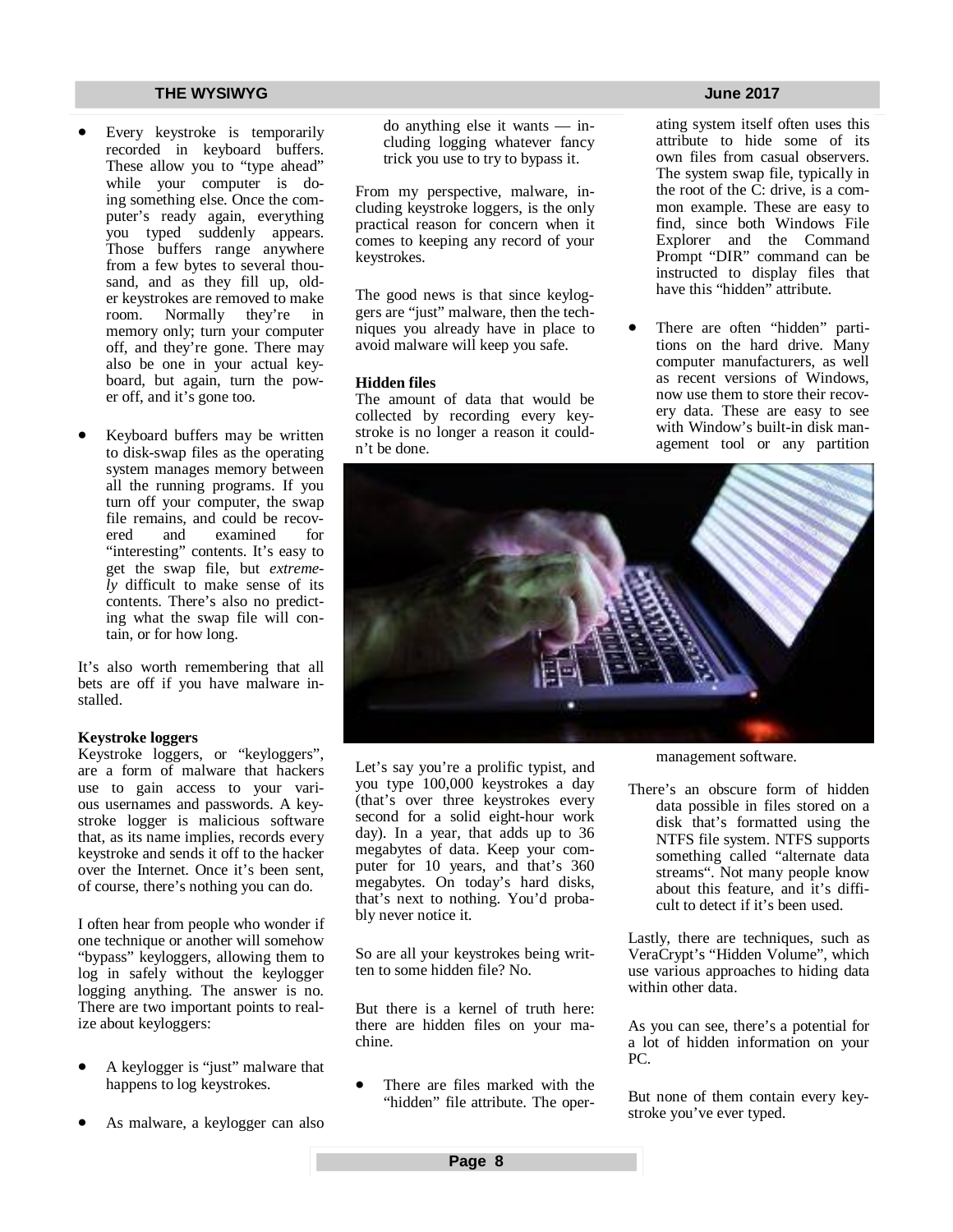### **Deleting files**

We also need to understand how files are deleted, because that can result in a different type of "hidden" file: remnants of previously deleted files.

When a file is deleted, its contents are not actually removed. Instead, the space the file formerly occupied is marked as "available" for another file to be written to later. Until that overwrite actually happens, the original deleted information is still there.

This is the basis for many undelete and data-recovery utilities. It's also why most of those utilities recommend you stop using your disk if you accidentally delete something, so as to avoid overwriting the deleted area with something new. So just deleting something doesn't necessarily mean it's immediately or completely gone.

The article "How Does Secure Delete Work?" goes into this in more detail, including the steps to take to make sure that your deleted files' data is really gone.

Which brings us to DBAN.

### **Drive wiping utilities**

The utility you mention, DBAN, doesn't locate files at all.

But, once again, there's a kernel of truth: it erases your files — all of them.

How? It securely erases *everything*. Without paying any attention to what's stored on it, DBAN overwrites the entire contents of a hard disk — every sector, whether in use or not.

### **Should You be Worried?**

In my opinion, as long as you follow the fundamentals of keeping your computer safe on the Internet, the answer is clearly no. As I've said before, unless you're doing something illegal or secretive, you're just not that interesting.

When the time comes to dispose of hardware such as your disk drive, tools

like DBAN are a fine way to make sure your private information is sufficiently erased.

*This article is republished, with permission, from the Ask Leo! Newsletter.* 

A A A A A

# **A Good Computer House Cleaning**

*by Len Nasman, Bristol Village Computer Club, OH [www.bvres.org](http://www.bvres.org) [bvclub@bvres.org](mailto:bvclub@bvres.org)*

**A** s you use your computer,<br>some things get a little messy.<br>uninstall or update an application, an s you use your computer, some things get a little messy. For example, each time you area of memory called the registry is changed.

When you install some programs, they might add a feature that keeps part of them running in the background. An example might be when you install software for a printer, a background program might be installed that keeps checking printer use and pops up a reminder to order supplies. If you get too many unnecessary things like this running in the background, it will slow down your computer.

Also, whenever you visit websites, they make copies of things and store them in so-called temporary files. The files are called temporary, but they remain there until you remove them.

For example; Internet Explorer saves things in a number of categories. BTW, if you have more than one user that can login to your computer, these

files are saved separately for each different user. Each web browser program (Internet Explorer, Chrome, Firefox) maintains a similar list of files.

In any case, it is a good idea from time to time to clean up the registry, stop unnecessary background programs, and remove temporary files. A useful free program to keep your computer tidy is CCleaner. This program has options for taking care of the issues mentioned earlier.

If you have already installed CCleaner, jump to the update section.

### **Installing CCleaner**

When you go to the CCleaner download web page you will see three different versions offered.

<https://www.piriform.com/CCleaner/> download

After you select the Download option, a dialog box will pop up that lets you save the install file.

| Opening casetup527.exe            |                  |  |
|-----------------------------------|------------------|--|
| You have chosen to open:          |                  |  |
| 1 contup527.ext                   |                  |  |
| which is: Binary File (8.8 MB)    |                  |  |
| from: http://dl1.filehippo.com    |                  |  |
| Would you like to save this file? |                  |  |
|                                   | <b>Same Film</b> |  |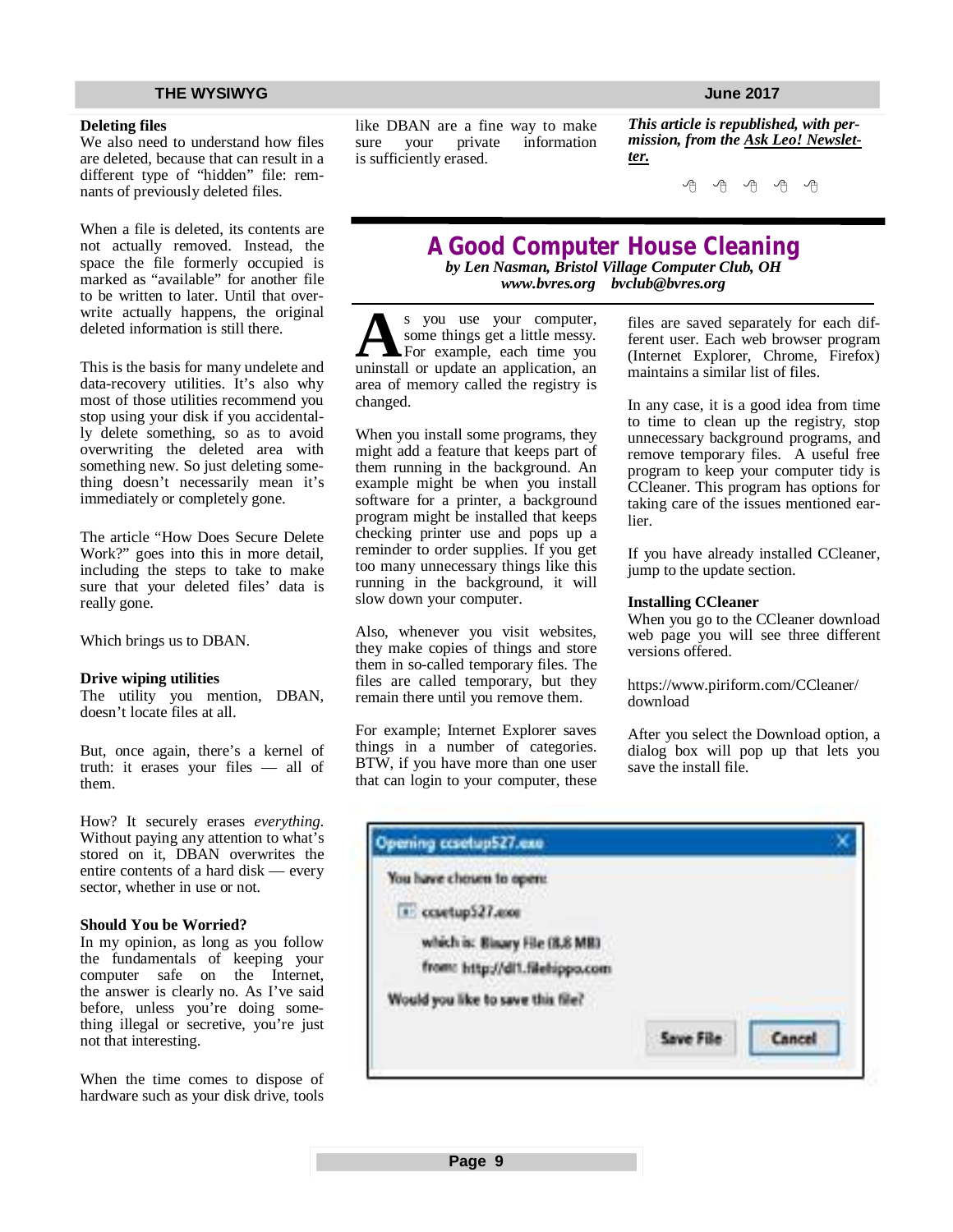The install program will open an install window that might have a check box that, if not unchecked, will install other software. Watch out for this. Select the Custom install option and select how you would like CCleaner to be installed.

If you select the Analyze button near the bottom of the CCleaner window, the program will go through the motions without deleting any files. It will, however, give you a report of what will be removed if you select the Run Cleaner but-

ton.

# **Cleaning the Registry**

When you select the Registry button in CCleaner, you will see two buttons near the bottom of the Window; Scan for Issues and Fix selected issues.

After you have scanned for issues, you will see a list of things the system detected.

If you then select the Fix selected issues button, you will have the option to backup registry changes. Select yes, and then select Fix All Selected Issues option. It is a good idea to repeat the Scan for Issues option until no issues are found.

**The Elizabeth Cleaner** 

### **Checking the Startup Programs**

CCleaner provides an option to check what programs start running when Windows is first started. In most cases, there are programs that you do not want to always be running in the background.

Select the Tools button in CCleaner, then select the Startup option. Locate a program that you do not want running in the background and right click on Yes, then select Disable. Note that the Disable option does not uninstall the program. It simply removes it from the list of programs that run in the background.

Observe that there is a Tools, Uninstall option that can be used to uninstall programs. It can also sometimes be used to repair programs that have developed problems.

### **Updating CCleaner**

From time to time CCleaner will tell you that an update is available. When you go to the update web page be careful. It will offer an upgrade option. Note that the upgrade option costs money, while there is a free version for updating. Scroll down the page to find the free update.

| S<br>Cleaner             | Missing Shared DLLs<br>Unused File Extensions        |            | $\checkmark$                 | Problem                                                      | Data                                                   |                                                                                                                                                          | Registry Key                                                                     |                                                   |
|--------------------------|------------------------------------------------------|------------|------------------------------|--------------------------------------------------------------|--------------------------------------------------------|----------------------------------------------------------------------------------------------------------------------------------------------------------|----------------------------------------------------------------------------------|---------------------------------------------------|
| $\overline{\phantom{a}}$ | ActiveX and Class Issues                             |            |                              |                                                              |                                                        |                                                                                                                                                          |                                                                                  |                                                   |
| nn                       | $\blacktriangleright$ Type Libraries<br>Applications |            | ٠<br>$\checkmark$            | <b>Unused File Extension</b><br><b>Unused File Extension</b> | .odccubefile - odccubefile<br>.odcnewfile - odcnewfile |                                                                                                                                                          | HKCR\.odccubefile<br>HKCR\.odcnewfile                                            |                                                   |
| m                        | $\blacktriangleright$ Fonts                          |            | ٠                            | <b>Unused File Extension</b>                                 |                                                        | .odctablecollectionfile - odctablecollectionfile                                                                                                         | HKCR\.odctablecollectionfile                                                     |                                                   |
| Registry                 | Application Paths                                    |            | ٠                            | <b>Unused File Extension</b>                                 | .odctablefile - odctablefile                           |                                                                                                                                                          | HKCR\.odctablefile                                                               |                                                   |
|                          | $ightharpoonup$ Help Files                           |            | $\checkmark$                 | <b>Unused File Extension</b>                                 | .onetor2 - OemOobe.Document                            |                                                                                                                                                          | HKCR\.onetoc2                                                                    |                                                   |
|                          | $\checkmark$ Installer<br>✔ Obsolete Software        |            | $\checkmark$                 | <b>Unused File Extension</b>                                 | .sds - Spybot2.SDSFile                                 |                                                                                                                                                          | HKCR\.sds                                                                        |                                                   |
| v                        | Run At Startup                                       |            | ٠                            | <b>Unused File Extension</b>                                 | .xlk - OemOobe.Document                                |                                                                                                                                                          | HKCR\.xlk                                                                        |                                                   |
| Tools                    | Start Menu Ordering                                  |            | $\checkmark$                 | <b>Unused File Extension</b>                                 | .xll - OemOobe.Document                                |                                                                                                                                                          | $HKCR$ , xll                                                                     |                                                   |
|                          | MUI Cache                                            |            | $\checkmark$                 | ActiveX/COM Issue                                            |                                                        | NsNtfsEngine.NsNtfsBootOptimization.1 - {E361218C-76B1-4f08-B57B-1BC1445FA8EA}                                                                           | HKCR\NsNtfsEngine.NsNtfsBootOptimization.1                                       |                                                   |
|                          | Sound Events<br>V Windows Services                   |            | $\checkmark$                 | ActiveX/COM Issue                                            |                                                        | NsNtfsEngine.NsNtfs8zEngine.1 - {CC00C1BB-C17C-4FAF-AC42-60417D507015}                                                                                   | HKCR\NsNtfsEngine.NsNtfsBzEngine.1                                               |                                                   |
| Options                  |                                                      |            | $\checkmark$<br>$\checkmark$ | ActiveX/COM Issue<br>ActiveX/COM Issue                       |                                                        | NsNtfsEngine.NsNtfs8zEngineM.1 - {5F419854-3597-4625-8462-B72A7BA07F75}                                                                                  | HKCR\NsNtfsEngine.NsNtfsBzEngineM.1                                              |                                                   |
|                          |                                                      |            | $\checkmark$                 | ActiveX/COM Issue                                            |                                                        | NsNtfsEngine.NsNtfsEFFDefrag.1 - (9C538E48-174E-4782-9447-662736E3A8EF)<br>NsNtfsEngine.NsNtfsEgFSConsolidate.1 - {D4DDCFCC-7E34-442E-8959-32A1D9CF794E} | HKCR\NsNtfsEngine.NsNtfsEFFDefrag.1<br>HKCR\NsNtfsEngine.NsNtfsEgFSConsolidate.1 |                                                   |
|                          |                                                      |            | $\checkmark$                 | ActiveX/COM Issue                                            |                                                        | NsNtfsEngine.NsNtfsEngineJIT.1 - {3B6AE429-254D-44C8-AAB6-D7D3346514CE}                                                                                  | HKCR\NsNtfsEngine.NsNtfsEngineJIT.1                                              |                                                   |
|                          |                                                      |            | ٠                            | ActiveX/COM Issue                                            |                                                        | NsNtfsEngine.NsNtfsSSDdefrag.1 - {5147CBC0-4C52-4F36-ACE5-9E2CSFCAS1B0}                                                                                  | HKCR\NsNtfsEngine.NsNtfsSSDdefrag.1                                              |                                                   |
|                          |                                                      |            | $\checkmark$                 | ActiveX/COM Issue                                            |                                                        | NsNtfsEngine.NsNtfsSSDdefragM.1 - {7076850A-DB0B-4659-BE9F-C25E0F53D136}                                                                                 | HKCR\NsNtfsEngine.NsNtfsSSDdefragM.1                                             |                                                   |
|                          |                                                      |            | $\checkmark$                 | ActiveX/COM Issue                                            |                                                        | NsNtfsEngine.NsNtfsTVE_Ex.1 - {DB9C05FB-3E71-40D2-8C04-3ADEE5E74400}                                                                                     | HKCR\NsNtfsEngine.NsNtfsTVE_Ex.1                                                 |                                                   |
|                          |                                                      |            | $\checkmark$                 | ActiveX/COM Issue                                            |                                                        | NsNtfsEngine.NsNtfsTVE_ExM.1 - {B12F91C9-5E75-4A6A-94B6-31F6EA3C2C2C}                                                                                    | HKCR\NsNtfsEngine.NsNtfsTVE_ExM.1                                                |                                                   |
|                          |                                                      |            | $\checkmark$                 | ActiveX/COM Issue                                            |                                                        | InProcServer32\C:\Program Files (x86)\Google\Update\1.3.32.7\psmachine.dll                                                                               |                                                                                  | HKCR\CLSID\{22D15128-88AF-4CC2-814D-60E5D5B98878} |
|                          |                                                      |            |                              | ActiveX/COM Issue                                            |                                                        | InProcServer32\C:\Program Files (x86)\Google\Update\1.3.32.7\psmachine_64.dll                                                                            |                                                                                  | HKCR\CLSID\{22D15128-88AF-4CC2-814D-60E5D5B98878} |
| Startup                  | $\rightarrow$                                        |            |                              | Scan for Issues<br>Windows                                   |                                                        | <b>Scheduled Tasks</b>                                                                                                                                   |                                                                                  | Fix selected Issues.<br><b>Context Menu</b>       |
| <b>Browser Plugins</b>   |                                                      | Enabled    | Key                          | Program                                                      |                                                        | Publisher                                                                                                                                                | User                                                                             | File                                              |
| Disk Analyzer            |                                                      | Yes        | HKCU:Run                     | <b>CCleaner Monitoring</b>                                   |                                                        | Piriform Ltd                                                                                                                                             | Judy Taylour                                                                     | "C:\Program Files\CCleaner\CClean                 |
|                          |                                                      | No.        | HKCU:Run                     | Epson Stylus NX430                                           |                                                        | SEIKO EPSON CORPORATION                                                                                                                                  | Judy Taylour                                                                     | C:\WINDOWS\system32\spool\DRI\                    |
| <b>Duplicate Finder</b>  |                                                      | No         | HKCU:Run                     | OneDrive                                                     |                                                        | Microsoft Corporation                                                                                                                                    | Judy Taylour                                                                     | "C:\Users\Judy Taylour\AppData\Lo                 |
| System Restore           |                                                      | Yes        | <b>HKCU:Run</b>              | SUPERAntiSpyware                                             |                                                        | SUPERAntiSpyware                                                                                                                                         | Judy Taylour                                                                     | C:\Program Files\SUPERAntiSpywar                  |
|                          |                                                      | Yes        | <b>HKCU:Run</b>              | WinPatrol                                                    |                                                        | Ruiware                                                                                                                                                  | Judy Taylour                                                                     | C:\Program Files (x86)\Ruiware\Wi                 |
| Drive Wiper              |                                                      | Yes        | HKCU:Run                     | Zoom                                                         |                                                        |                                                                                                                                                          | Judy Taylour                                                                     |                                                   |
|                          |                                                      | No         | HKLM:Run                     | EEventManager                                                |                                                        | SEIKO EPSON CORPORATION                                                                                                                                  | All users                                                                        | "C:\Program Files (x86)\Epson Soft                |
|                          |                                                      | <b>Mag</b> | 1101 M-D                     |                                                              | Theira Daglegeniad accessor                            | Dragathant                                                                                                                                               | All unnen                                                                        | EC-10mgram Files (v06) Thrisplitad                |

*This article has been obtained from APCUG with the author's permission for publication by APCUG member groups.*

唯 唯 唯 唯 唯



### **Using CCleaner**

There is a vertical list of options on the left side of the CCleaner window. The Cleaner option allows you to toggle different things to be removed. For example, if you do not want to remove Cookies, or browsing History, select the check marks to toggle the options off. Near the top of the window is a button that has a similar list of options for other applications.

|              | <b>Windows</b>                        | Applications |  |
|--------------|---------------------------------------|--------------|--|
|              | <b>E</b> Microsoft Edge               |              |  |
| Cleaner      | Internet Cache                        |              |  |
|              | Internet History                      |              |  |
|              | Cookies                               |              |  |
|              | Download History                      |              |  |
| Registry     | ✔ Session                             |              |  |
|              | Recently Typed URLs                   |              |  |
|              | Saved Form Information                |              |  |
|              | Saved Passwords                       |              |  |
|              | <b>A</b> Internet Explorer            |              |  |
| <b>Tools</b> | ← Temporary Internet Files            |              |  |
|              | History                               |              |  |
|              | $\sqrt{\phantom{a}}$ Cookies          |              |  |
|              | Recently Typed URLs                   |              |  |
| Options      | $\blacktriangleright$ Index.dat files |              |  |
|              | I ast Download Location               |              |  |
|              | Autocomplete Form History             |              |  |
|              | Saved Passwords                       |              |  |
|              | <b>Windows Explorer</b>               |              |  |
|              | <b>Recent Documents</b>               |              |  |
|              | ← Run (in Start Menu)                 |              |  |
|              | ← Other Explorer MRUs                 |              |  |
|              | Thumbnail Cache                       |              |  |
|              | Taskbar Jump Lists                    |              |  |
|              | Network Passwords                     |              |  |
|              | system                                |              |  |
|              | ← Empty Recycle Bin                   |              |  |
|              | ✔ Temporary Files                     |              |  |
|              | v Clipboard                           |              |  |

**Page 10**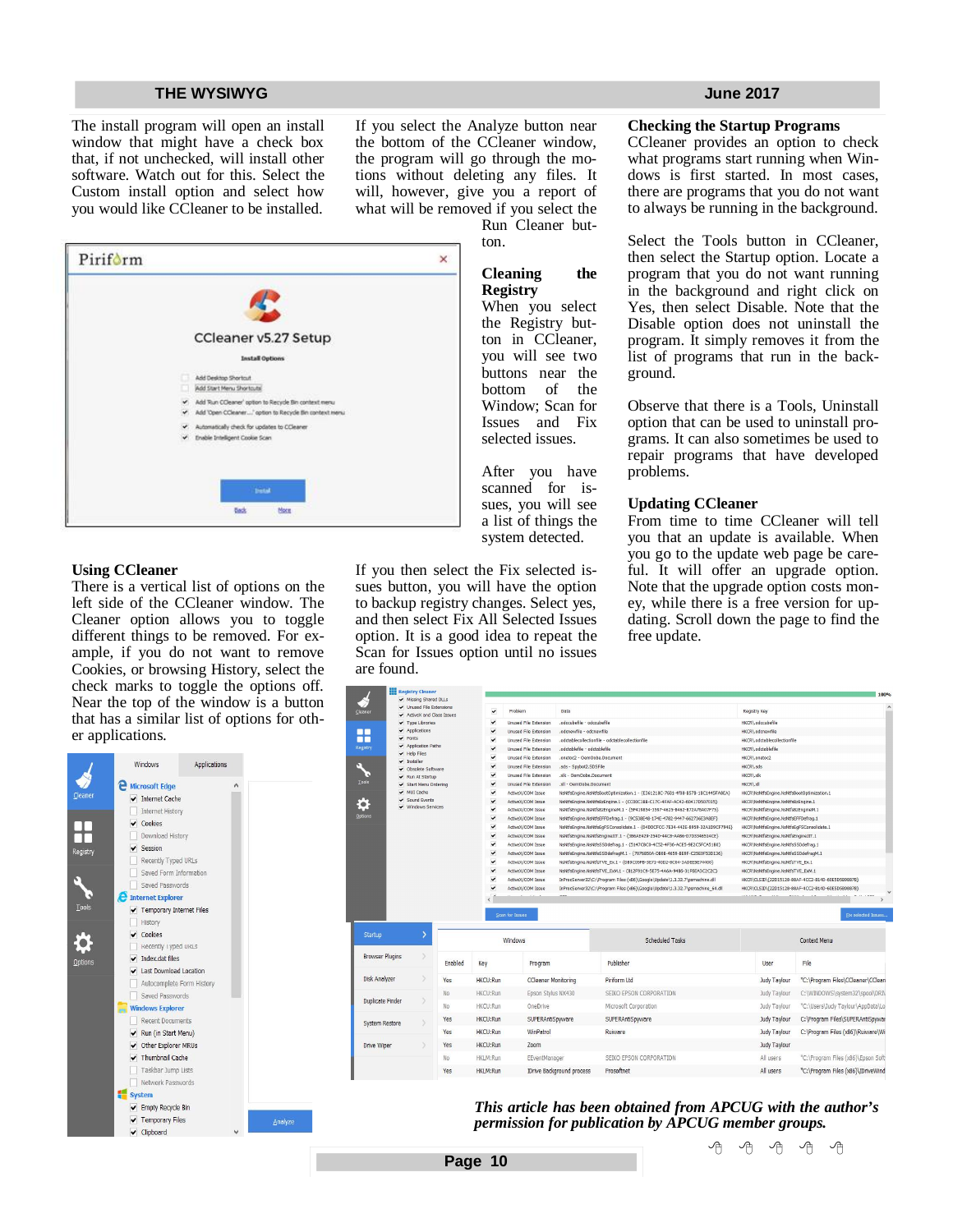# **Drones**

*by George Harding, Tucson Computer Society [www.aztcs.org](http://www.aztcs.org) [georgehardingsbd@earthlink.net](mailto:georgehardingsbd@earthlink.net)*

**I** am amazed at the rapid development of the drone industry and the uses to which drones are being put.

Here are a few of the uses so far:

**Package delivery:** UPS has stated that their plan is substantially complete and will be introduced soon. It has limits for weight, distance delivery address.

**Weddings and other similar events:** Drones make it easy to record events that are important to family and friends. Viewpoints can include those that an individual cannot do.

**News gathering:** Many TV channels now use drones to access accident sites and other events of interest to a broadcast.

**Site inspection:** Viewing construction as it is occurring is valuable to identify problems that may not otherwise be seen. Checking electric and other similar supports can be done with drones without the necessity of having a human climb up a tall tower to inspect.

**Agriculture:** Drones are used to check field sizes, crop progress and limited spraying, without the dangers associated with crop duster planes.

**Police and Fire observation of sites:** This saves the need for a human to be in danger.

**Security:** Drones can inspect premises to identify risks that would be difficult for a human to do quickly and economically.

**Safety:** Australia has started using drones to survey beach areas for sharks.

**Photography:** Drones can deliver video and photographs in high resolution of just about anything: Nature, colorful situations, traffic, events and more.

**Search and rescue:** Drones can access locations that are difficult or dangerous during severe storms, earthquakes, and hurricanes to find survivors and help with rescue.

With the FAA promulgation of Rule 107,

individuals and business can operate drones with assurance that they will not fun afoul of government oversight. Some of the rules are:

- Line of sight. The operator must keep the drone in sight at all times.
- Night operations not allowed. Maximum ground speed of 100mph and maximum altitude of 400 feet.
- Drone must be lighter than 55 pounds.
- Operations in commercial airspace (airports, etc.) only with ATC permission.
- Preflight inspection of drone required.
- Remote pilot airman certificate required. Pilot aeronautical knowledge required, unless the operator of the drone already has a pilot license.
- Registration of drone required. Over 500,000 drones have been registered already.

Intel has made some interesting innovations in drone technology. They have available a ready-to-fly drone that incorporates their Real Sense technology. It allows the drone to see conflicts ahead and move to avoid them. So, instead of flying into a tree, its drone can see the tree and maneuver around it to keep on track for the target. See intel.com/aero for more info.

Intel is also working on the ability to control more than one drone at a time. At **Interdrone 2016,** a video was shown of a demonstration of controlling 100 drones at a time over the opera house in Sydney, Australia. It showed the drones circling around in what appeared to be a random pattern and ended with an oval of drones in the sky with "Intel" in blue drones in the center. Most amazing!

The drone market is exploding as to usage. There are many uses today for drones, but the future will open up many more, things we have not even thought of today.

*This article has been obtained from APCUG with the author's permission for publication by APCUG member groups.*

用 用 用 用 用

# **Is Amazon Prime Worth It?** *by Jim Cerny, Sarasota Technology User's Group, FL [www.thestug.org](http://www.thestug.org) [jimcerny123@gmail.com](mailto:jimcerny123@gmail.com)*

**G**<br>shoppin radually as technology progresses faster than our minds can catch up to it, on-line shopping is becoming more and more the trend. If you check the contents of Santa's sleigh this year you will find many items are in Amazon shipping boxes! Even Walmart and other stores are allowing ordering on-line and then picking up your completed order at their store – all for free. But Amazon is taking a big piece of the Walmart customer pie, and the big plus with Amazon "Prime" is FREE delivery anywhere!

Amazon has great prices too. And although the cost to become an Amazon "Prime" member is \$100 a year, (ouch, you say!?) even if you purchase a modest number of products it can easily be worth the price.

Shopping for things to buy comes often in our house, not just at the Holidays, and we make note of prospective purchases at the stores. We write down (or make a note in our iPhone) the make, model, and price of the items we are interested in. Sometimes we take a quick photo of the item on the shelf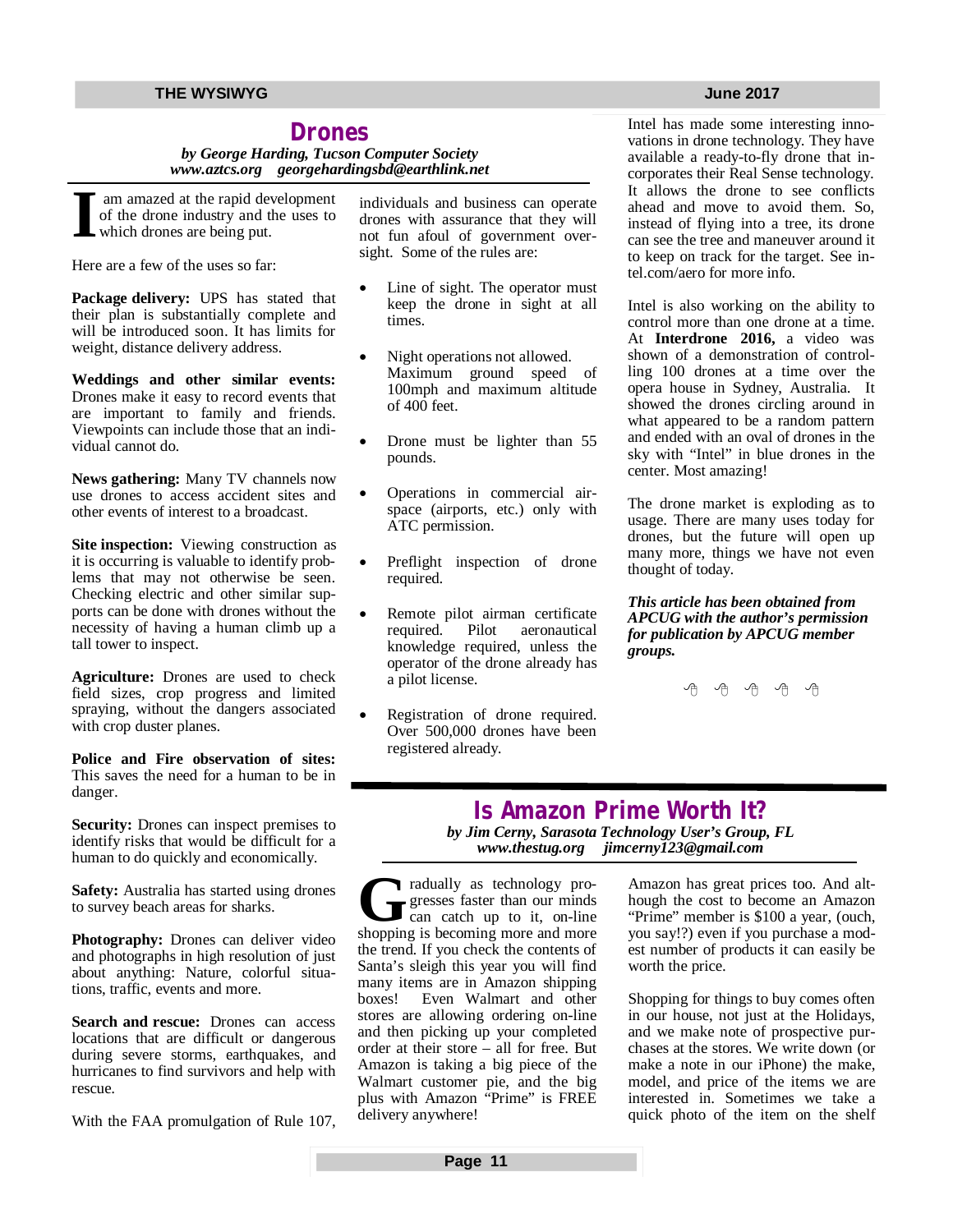with the price tag. Then we look up the same item on Amazon.com. Almost always the price is the same or in many cases cheaper. Once we know what we want, we can save selected items in our "shopping cart" on-line and continue to compare multiple items before purchase. For our extended family, which is literally in all parts of the country, the benefit is definitely the "free shipping" – being able to send any Amazon purchase anywhere in the country with NO shipping costs. If it is a gift, they will even gift-wrap it for you and send a message for a small fee. So, if you do any shipping of gifts Amazon Prime could be a big help to you. Just your savings on gas for going to the stores and then to the post office or shipper could make up the \$100 annual fee.

There are other benefits to Amazon Prime which may be of interest to you. Amazon keeps adding enhancements and options to get your business, and many could be fun or helpful for you as well. Here are just a few of them:

 Movies on-line or downloaded to your device. Many are free with your "prime" membership.

 Music on-line with fun playlists of different styles or by artist or album.

Free photo storage.

Groceries and pet supplies delivered to your door for a flat \$5 fee.

Please go to Amazon.com or use Google to search for "How to use Amazon.com" and watch a video to learn all the possibilities. Many of these added services may be available only within a limited area or zip code.

*This article has been obtained from APCUG with the author's permission for publication by APCUG member groups.*

e e e e e

# **Windows 10 Tips And Tricks: Improve Battery Life**

*by Leti Labell, Potomac Area Technology and Computer Society [www.patacs.org](http://www.patacs.org)*

Windows 10 has a battery saver feature that can help you if your laptop's battery is running low. When your battery power drops below a level you set, it will throttle back the background processes to limit your power consumption and save your battery. It works better than power-saving modes in previous versions of Windows.



To enable this feature, open the **Start menu** (click the Windows Key).



Select **Settings** in the lower left corner of the start menu.



Select **System** (Display, notification, apps, and power).

Then select **Battery.**

Check the box next to "Turn battery saver on automatically if my battery falls below:" and move the slider to the percentage you prefer. The default is 20%, but you may want it higher or lower than that.

*This article has been obtained from APCUG with the author's permission for publication by APCUG member groups.*

**If your e-mail or mail address changes, please e-mail: secretary@SterlingHeights ComputerClub.org**

# **Did You Know?**

**D** id You Know?' The SHCC web site has a "Lingo" page, describing some tekkie terms.

 $A$   $A$   $B$   $A$   $A$ 

**VISIT THE SHCC WEB SITE: <http://> [www.SterlingHeightsComputerClub.org](http://www.SterlingHeightsComputerClub.org)**

# **Member Ads**

ds are available free to SHCC members, and are limited to computer related items for non-commercial purposes. Any ad shall ds are available free to SHCC members, and are limited to computer related items for non be a maximum of twelve newsletter lines of text.

 $\oplus$   $\oplus$   $\oplus$   $\oplus$ 

**If your dues are paid in the month they are due, as shown on the invoice the club sends, you automatically get an extra month of membership. This policy has been in effect for many years but newer members may not be aware of this "free month" policy.**

# **SHCC Emergency Cancellation**

**S** MCC is open and will not if MCC is terling Heights Computer Club meets at Macomb Community College (MCC). We will meet if closed. MCC closure is announced with other school closings on many local TV and radio stations and on their web site. All members of SHCC have an email address. One of the SHCC officers will send an email to the addresses SHCC has on file alerting members to the event cancellation. If your email is broken, call an officer; don't leave a message, call another officer if you don't talk to someone live. It is your responsibility to keep the email address you have listed with SHCC current.

中 中 中 一 中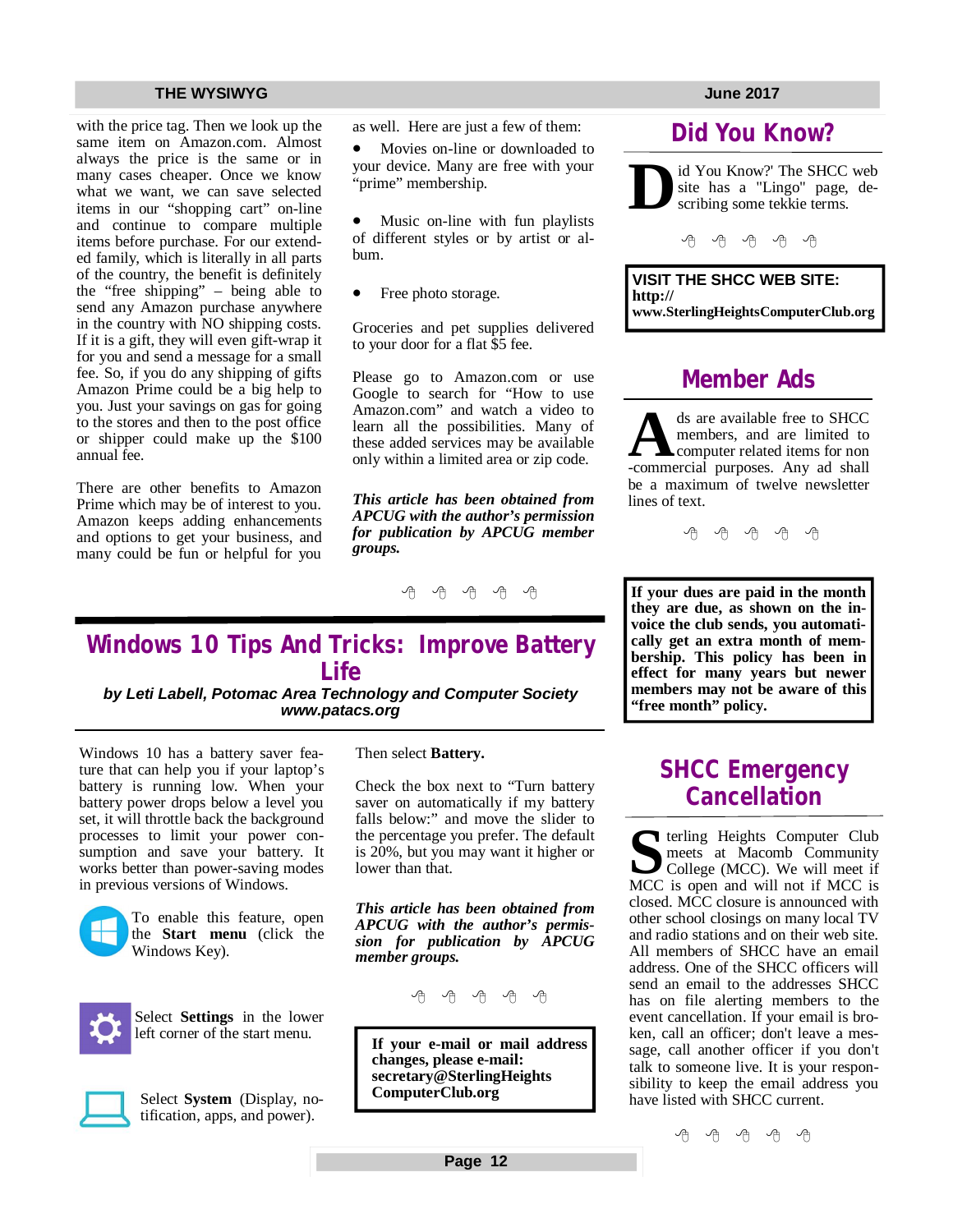# **WYSIWYG WEB WATCH (www)**

*by Paul Baecker* [webwatch@sterlingheightscomputerclub.org](mailto:webwatch@sterlingheightscomputerclub.org)



**This column attempts to locate sites containing valuable, amusing, and free content, with no overbearing pressure to purchase anything. Club members are encouraged to submit favorite sites (a description is optional) to the eaddress noted above, for inclusion in a future WYSIWYG issue. Also check the SHCC web site ("Web Page Reviews") for previous gems.** 

Google's Earth Pro is now free to download and use. (Requires Google Chrome web browser.) Travel the globe to specific destinations, or let yourself be taken to random locations.

<https://www.google.com/earth/>

File associations and related file types (also known as file 'extensions'). Know the types of files on your PC to reduce the chance of infections. <https://pc.net/extensions/>

Homeland Security warns of "BrickerBot" malware that destroys unsecured Internet-connected devices. <http://www.zdnet.com/article/homeland-security-warns-of-brickerbot-malware-that-destroys-unsecured-internet-connected-devices/>

How to create a bootable live USB drive with multiple Linux distros. <https://beebom.com/how-create-bootable-live-usb-multiple-linux-distros/>

How to clear your Google search history. [www.howtogeek.com/208751/how-to-delete-your-google-search-history-on-a-pc](http://www.howtogeek.com/208751/how-to-delete-your-google-search-history-on-a-pc)

How to speed up Chrome and fix errors without reinstalling it. <https://www.howtogeek.com/305521/how-to-speed-up-chrome-and-fix-errors-without-reinstalling-it/>

How to transfer music albums to your personal computer. <http://www.komando.com/tips/393601/how-to-transfer-albums-to-your-personal-computer>

Skip the login screen! Here's how to boot Into Windows directly without using a password. <http://www.makeuseof.com/tag/skip-login-screen-heres-boot-windows-directly/>

Robocalls flooding your cellphone? Here's how to stop them. <https://www.nytimes.com/2017/05/11/smarter-living/stop-robocalls.html>

By default, Mozilla's Firefox browser downloads/installs its 32-bit version on 32- and 64-bit Windows systems. Here's how to upgrade Firefox 32-bit to the 64-Bit version without a reinstall. <http://www.intowindows.com/how-to-upgrade-firefox-32-to-64-bit-without-reinsall/>

How to run Android on your computer. <https://www.howtogeek.com/howto/22665/run-android-on-your-netbook-or-desktop/>

World War 1 in photos. <https://www.theatlantic.com/projects/world-war-i-in-photos/>

What is "ethical hacking"? <http://www.computersciencezone.org/what-is-ethical-hacking/>

Free flight simulator that runs in your web browser -- no downloads or plugins are required. Fly over 20 aircraft anywhere in the world in 'photo-realistic' landscape. Perhaps print out (or memorize) the list of keyboard/mouse instructions first, *before* you crash. <http://www.geo-fs.com>

Discover castles and manor houses around the world and medieval life within. <http://www.castlesandmanorhouses.com>

How to stop autoplaying videos in Firefox. <http://www.laptopmag.com/articles/stop-autoplaying-videos-firefox>

**Page 13**